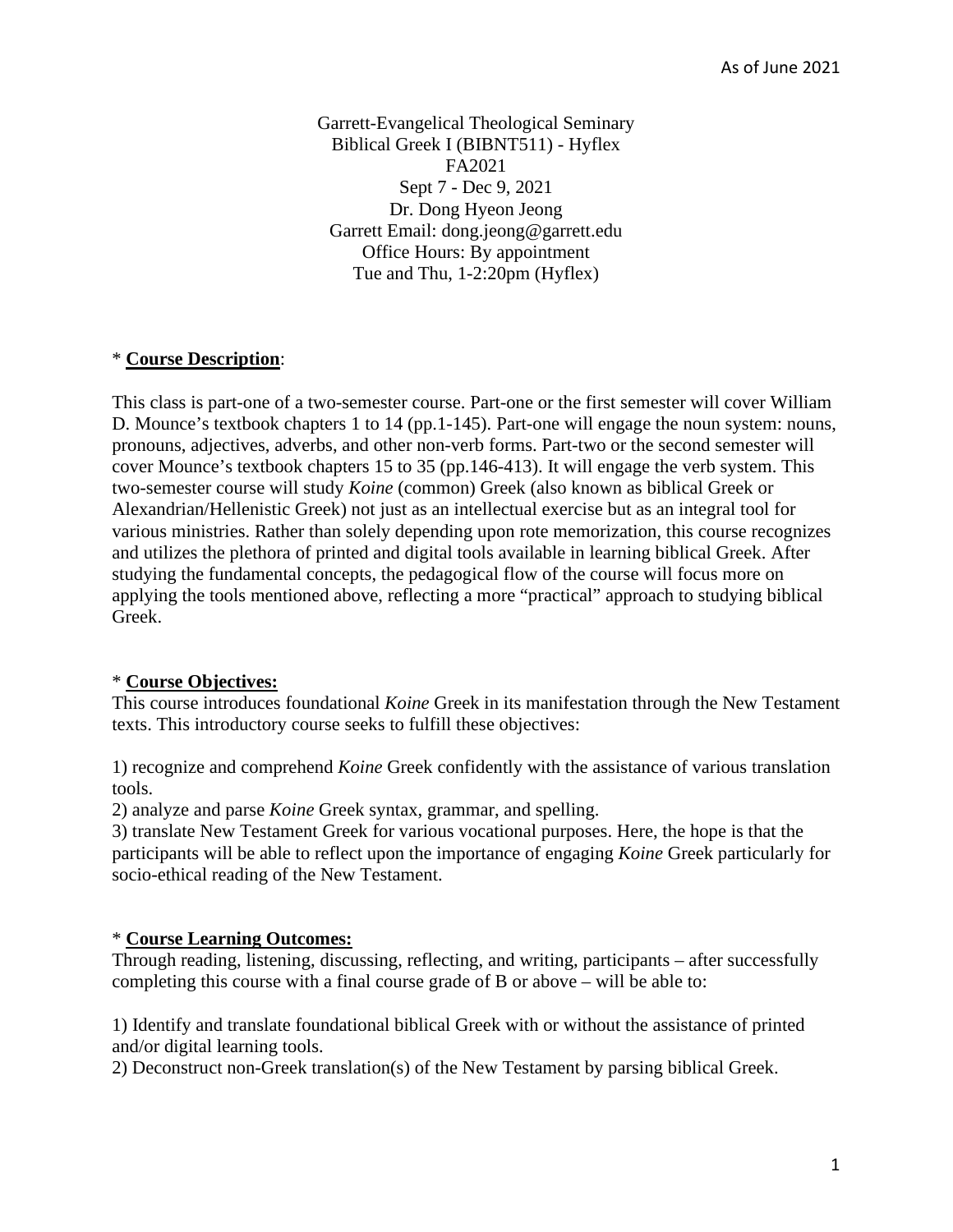3) Assess and reflect upon the importance of engaging biblical Greek for various vocational purposes.

# **\* Course Delivery Method(s):**

- Since this class is offered in hyflex modality, most of the materials and communication are delivered through email and Moodle. Nevertheless, the paper textbooks, as listed below, are required for purchase and study.

# **\* Required Textbooks:**

1) Mounce, William D. *Basics of Biblical Greek Grammar: Fourth Edition* (2019). Amazon link: https://www.amazon.com/Basics-Biblical-Greek-Grammar-Fourthebook/dp/B07DT3LSZJ/ref=sr\_1\_3?crid=28F01KBX2IOTO&dchild=1&keywords=biblical+gre ek+mounce&qid=1587672962&sprefix=biblical+greek+mounce%2Caps%2C137&sr=8-3

\* ISBN: 978-0310537434

\* Price: varies



2) Mounce, William D. *Basics of Biblical Greek Workbook: Fourth Edition* (2019). Amazon link: https://www.amazon.com/Basics-Biblical-Workbook-William-Mounceebook/dp/B07DT8J64W/ref=sr\_1\_4?crid=28F01KBX2IOTO&dchild=1&keywords=biblical+gr eek+mounce&qid=1587673046&sprefix=biblical+greek+mounce%2Caps%2C137&sr=8-4

- \* ISBN: 978-0310537472
- \* Price: varies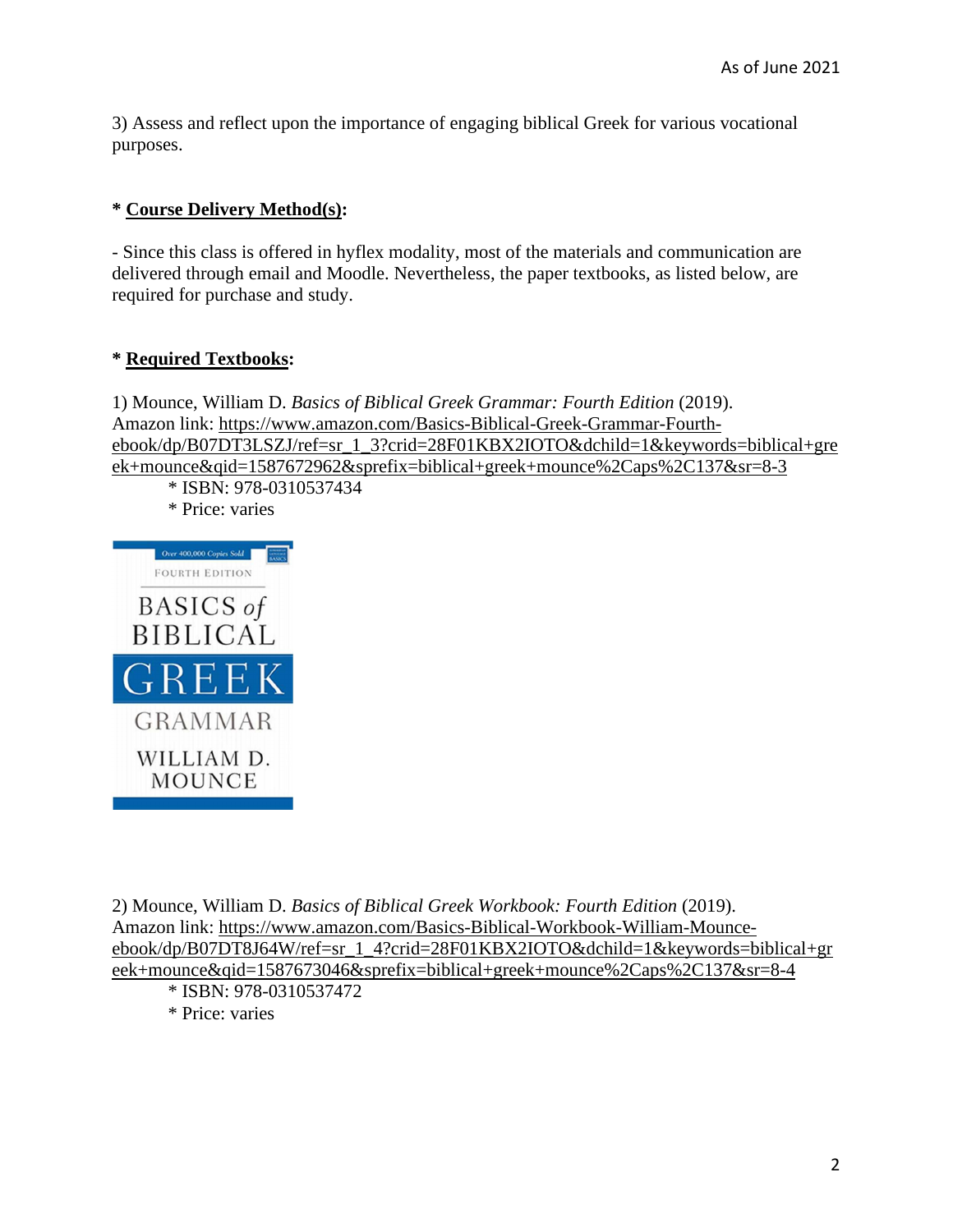

# \* **Optional Materials/Resources:**

1) Nestle-Aland New Testament Greek  $28<sup>th</sup>$  Edition Amazon link: https://www.amazon.com/Novum-Testamentum-Graece-Greek-Testament/dp/3438051583/ref=sr\_1\_1?dchild=1&keywords=nestlealand+28&qid=1594326921&sr=8-1

\* ISBN: 978-3438051585

\* Please know that there are other sellers with cheaper prices.

2) The New Greek-English Interlinear New Testament (Personal Size) Amazon link: https://www.amazon.com/Greek-English-Interlinear-Testament-Personal-Size/dp/0842345647/ref=sr\_1\_21?dchild=1&keywords=nestle-

aland+28&qid=1594327069&sr=8-21 \* ISBN: 978-0842345644

\* Price: \$17.59

3) Online Bible software

4) www.biblegateway.com – free online website that has a comprehensive list of Bible translations, including biblical Greek and Hebrew.

5) William D. Mounce's resources: https://www.billmounce.com

6) Society of Biblical Literature's website: www.sbl-site.org - The "Education" tab of this website has useful links.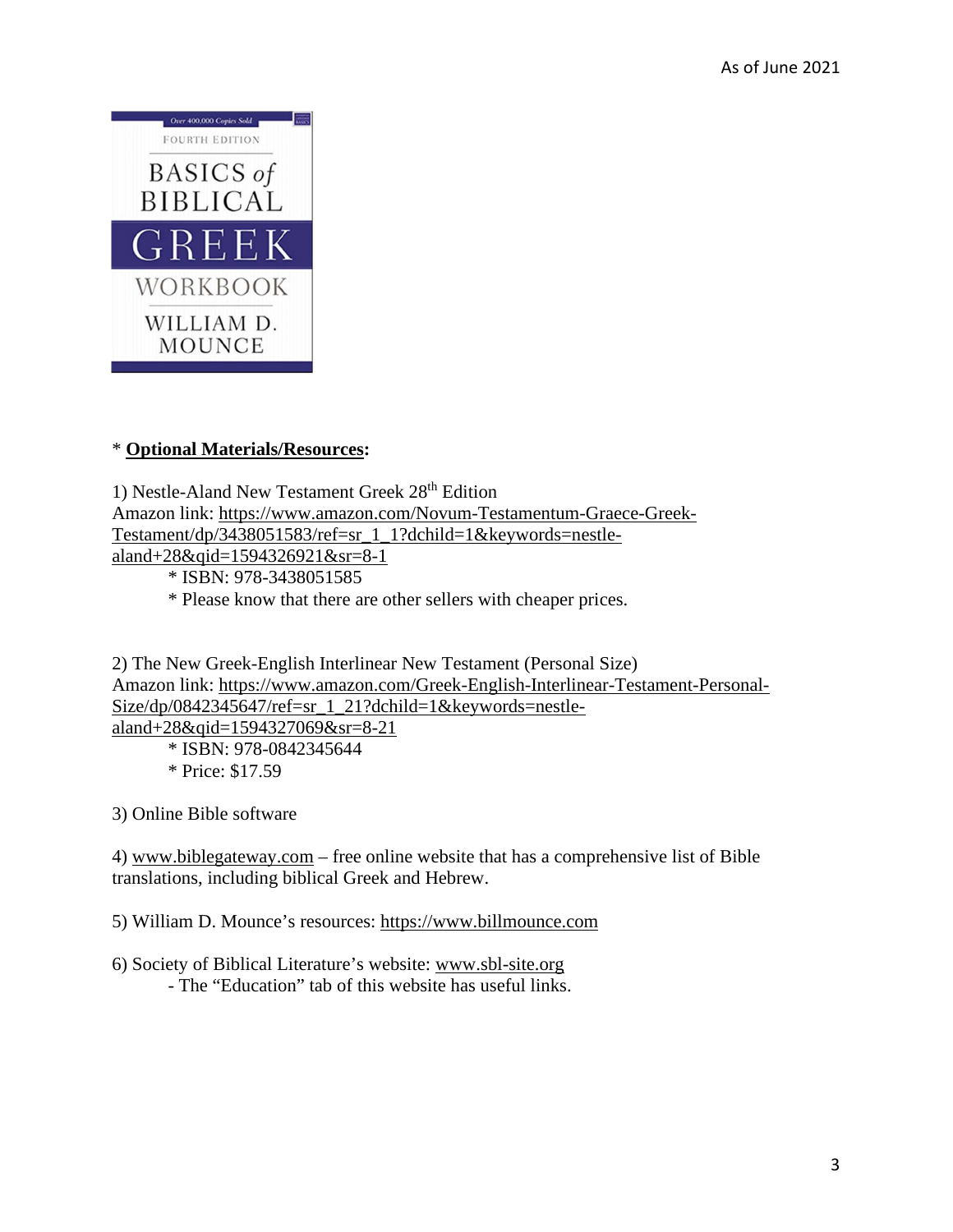# **• Course Requirements and Grading:**

1) Attendance: 10%

- We will meet twice a week. If you are unable to join (internet connection, family care, institutional demands, and other reasons), please inform the instructor.

- You are allowed to have three (3) absences, no questions asked. If you are going to be absent for more than this, then please inform the instructor. Beyond these three absences, there will be penalty for absence(s). One absence equals one-point grade deduction. Four absences (excluding the three absences allowed) will lead to failing grade.

2) Mounce's Worksheet: 40% (4% each worksheet)

- Please submit your worksheet before class either in person (rip the pages up from the worksheet) or through email (type your answers on MS Word, take a picture, or scan the worksheet).

- You do not have to type the Greek words. Just mark or label your answers clearly.

- Please check the syllabus for the submission dates for each corresponding worksheet.
- Each worksheet is four points:
	- = Four points: complete, accurate, and on-time submission
	- $=$  Three/two points: mostly complete, mostly accurate, and on-time submission
	- $=$  One point: partially complete, somewhat accurate, and late submission
	- = Zero point: no submission

3) Three Timed Online Test: 30% (10% each test)

- We will administer three timed-tests. We will discuss the details of these tests after the course begins. The delay of describing this test is due to the fact that we will need to see the composition of the class first.

4) Critical Reflection Paper: 20%

- Please write a three (3) page critical reflection paper. Critical reflection asks you (the participant) to put your learning (biblical Greek) in conversation with your interests, ministry, communities, and/or other contexts. The intent of the paper is to critically reflect upon the importance of engaging biblical Greek in one's vocation or context.

- Grading Rubric:

- = Clear and robust presentation of one's thesis and supporting arguments: 40%
- $=$  Provide convincing examples (minimum of two) of Greek translation:  $40\%$
- $=$  Grammar, syntax, and spelling: 20%

## \* **Academic Policies:**

 All students are required to abide by the academic policies detailed in the Academic Handbook for the current academic year. The following policies are of particular importance to the successful completion of one's coursework: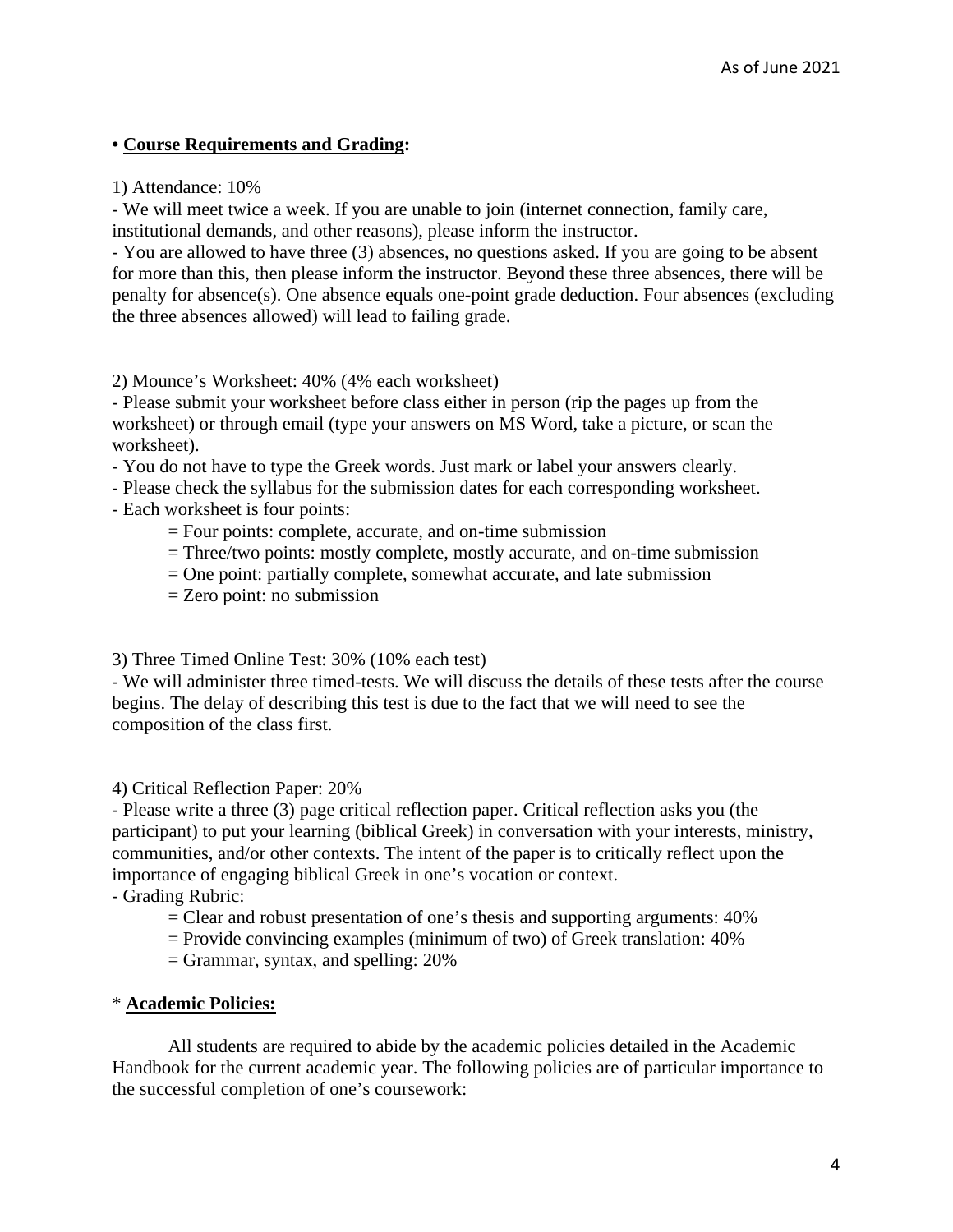# $=$  Writing:

• Academic integrity and plagiarism: (See 19-20 Handbook, 12, 78-83) All professors are required to respond to all suspected incidents of academic dishonesty, especially plagiarism. Repeated incidents of plagiarism or academic dishonesty may result in dismissal from the school. • Writing and citations: The Turabian Manual for Writers and the Chicago Manual of Style footnote/bibliography format provide the standard formats for all introductory courses. Basic information on these formats is available online here. In advanced courses an instructor may require another style guide appropriate to the discipline (such as APA). (19-20 Handbook, 84) • Writing Support: The Writing Center at Garrett-Evangelical offers programs to support all students' theological research and writing. See https://www.garrett.edu/studentlife/ student-services "Writing Center" for more detailed information.

## = Attendance and Class Participation:

• Inclusivity/Diversity: The basic commitments of the seminary to mutual love and searching for the truth in Christ lead to a principle that in the classroom and in course assignments, persons are always to be respected and ideas are to be freely discussed. All participants in the teaching and learning process have an obligation to honor and respect varying perspectives on relevant issues. (See 19-20 Handbook, 9)

• Attendance and lateness policies: Attendance is required. Students who miss more than 20% of the class sessions (e.g., more than 2 classes in the weekly schedule, a proportionate amount for other class formats) should not expect to pass the class. (19-20 Handbook, 19)

• Some faculty may limit on the usage of electronic devices such as cell phones during class. At the least, all cell phones should be silenced during the whole of a class session.

## = Academic Accommodations:

• Student accommodations for documented conditions should be developed and requested before the beginning of the semester. See the Accessibility, Special Needs, and Disabilities policy and process set out in the Academic Handbook (19-20 Handbook, 12). Such accommodations are developed in consultation with the Registrar.

• Extensions: For Masters students, extensions, if granted, are normally for four weeks following the last day of class in spring and fall semesters or the final due date for coursework for January and summer terms. Extensions may not exceed three months following the end of the term. (19- 20 Handbook, 20)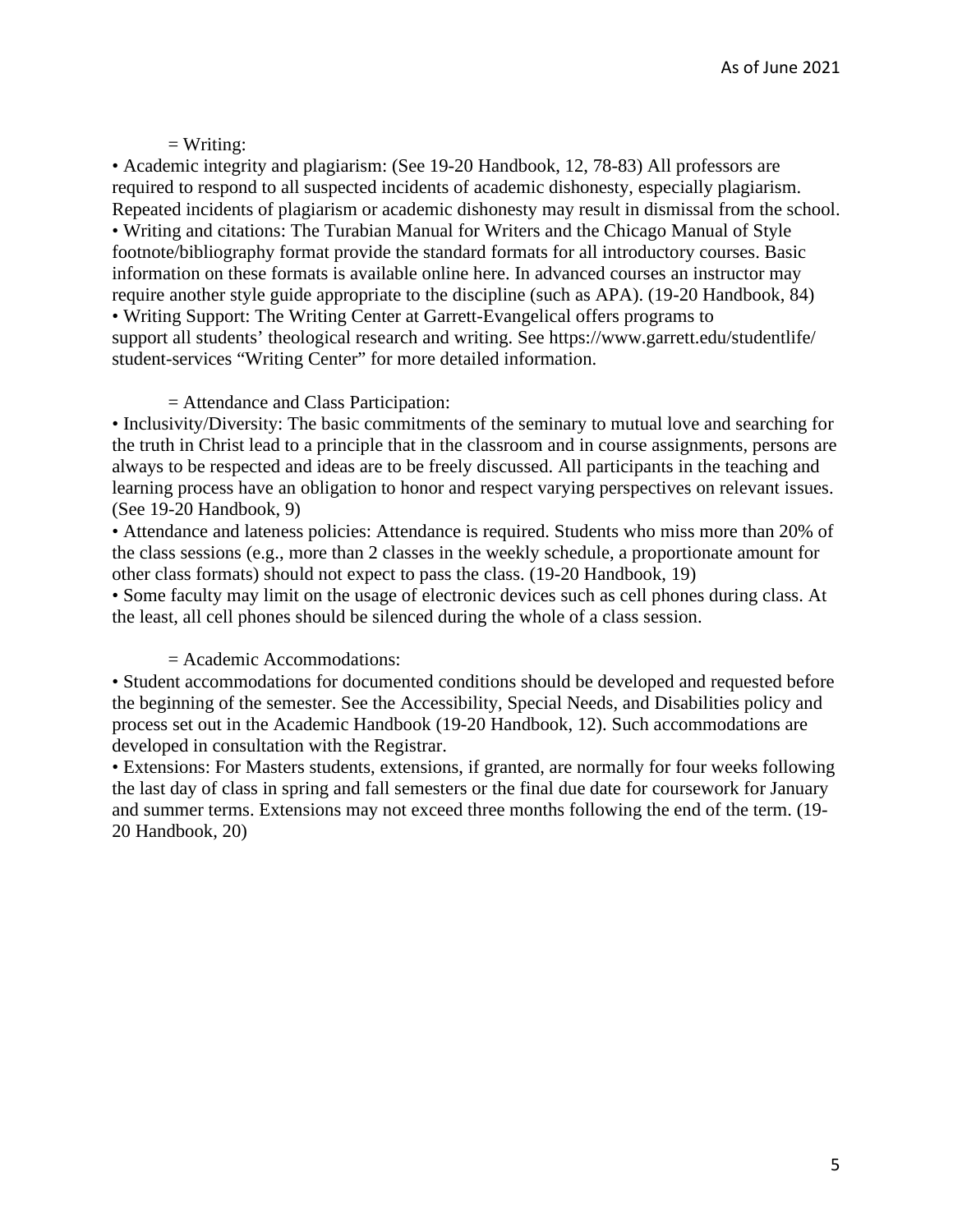# **\* Course Schedule:**

| <b>Dates</b>    | <b>Topic</b>                             | <b>Readings</b>                                                         |
|-----------------|------------------------------------------|-------------------------------------------------------------------------|
|                 |                                          | - Assessments                                                           |
| Week 1:         | Introduction $+$                         | Chs. 1&2                                                                |
| Sept 7-9        | <b>History of the Biblical Greek</b>     | - No assessment                                                         |
| Week $2$ :      | The Alphabet, Pronunciation,             | Chs. 3&4                                                                |
| Sept 14-16      | Punctuation                              | - Exercise 3                                                            |
| Week $3$ :      | Intro to English Nouns + Nominative,     | Chs. 5&6                                                                |
| Sept 21-23      | Accusative, Article(s)                   | - Exercise 6 ("Additional"<br>section is optional for all<br>exercises) |
| Week $4$ :      | Genitive and Dative                      | Ch.7                                                                    |
| Sept 28-30      |                                          | - Exercise 7                                                            |
|                 |                                          | - Online test #1 (ch $3-6$ )                                            |
| Week 5:         | Prepositions, είμί                       | <b>CH. 8</b>                                                            |
| Oct 5-7         |                                          | - Exercise 8                                                            |
| Week 6:         | Adjectives                               | Ch.9                                                                    |
| Oct 12-14       |                                          | - Exercise 9                                                            |
| Oct 19-21       | We will not have classes this week -     |                                                                         |
|                 | Readings Days: Oct 18-22                 |                                                                         |
| Week $7:$       | <b>Third Declension</b>                  | Ch. 10                                                                  |
| Oct 26-28       |                                          | - Exercise 10                                                           |
|                 |                                          | - Online test $#2$ (ch7-9)                                              |
| Week 8:         | <b>First and Second Person</b>           | Ch. 11                                                                  |
| $Nov 2-4$       | <b>Personal Pronouns</b>                 | - Exercise 11                                                           |
| Week 9:         | άυτός                                    | Ch. 12                                                                  |
| Nov 9-11        |                                          | - Exercise 12                                                           |
| <b>Week 10:</b> | <b>Demonstrative Pronouns/Adjectives</b> | Ch. 13                                                                  |
| Nov 16-18       |                                          | - Exercise 13                                                           |
|                 | * Thanksgiving Recess: Nov 22-26         |                                                                         |
| <i>Week 11:</i> | <b>Relative Pronouns</b>                 | Ch. 14                                                                  |
| Nov 30-Dec 2    |                                          | - Exercise 14                                                           |